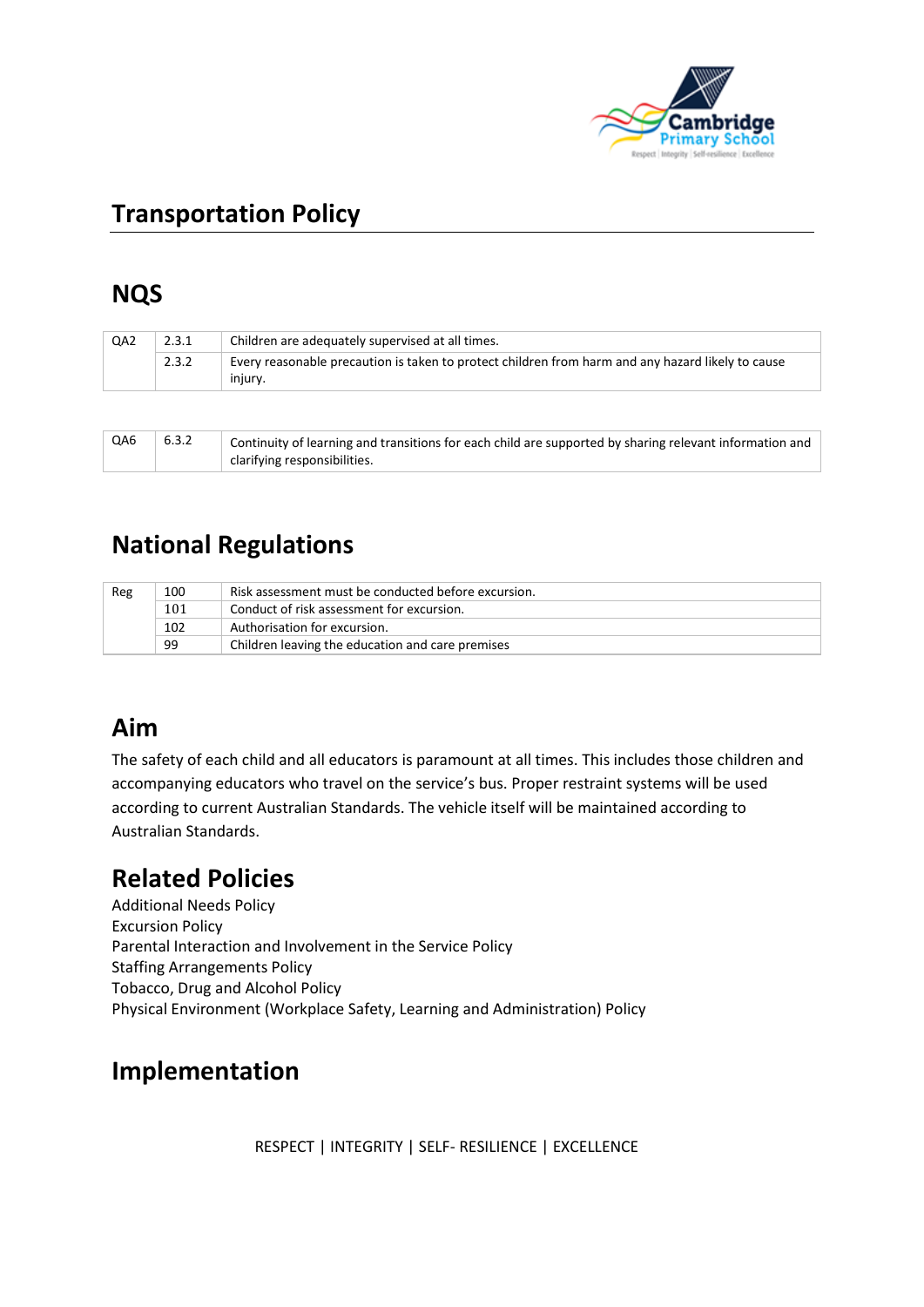

The guidelines in the Transportation Policy will be used to educate children, families and the community on safely transporting children, road and pedestrian safety.

Educators will assist motor vehicle drivers and bus drivers to ensure each child is transported safely at all times. The service understands that the driver maintains ultimate responsibility for road safety and ensuring each child is properly seated and restrained. All educators, however, have an equal responsibility to assist the driver and check that each child is seated and restrained appropriately using the following guidelines. Under no circumstances will any child be transported if all of the following guidelines are not met.

# **General Transport Guidelines**

- Smoking of any substance, the intake of alcohol or the use of any illegal substance by any person while involved with the transportation of children is prohibited. Educators will refer to the service's Tobacco, Drug and Alcohol Policy for further guidelines.
- Children will never be left unattended in any vehicle.
- Educators will ensure that car seats, booster seats and seat belts are properly secured on each child and themselves before departing.
- Educators will assist children to fasten and release the safety restraints on their seats.
- Children will only be transported in a vehicle when the manufacturer's stated capacity is adhered to at all times.
- Children will be prohibited from drinking, eating, standing and any other dangerous activities whilst in the vehicle.
- Children will be accompanied at all times, including to and from the vehicle.
- If possible, children who have special needs will have their needs accommodated. An educator who is familiar with these needs will travel with the child.
- Educator ratios outlined in the staffing arrangements policy apply when travelling on an excursion.

#### **Guidelines for Seatbelts and Restraints**

- Seatbelts and restraints must meet Australian Standards (AS/NZS1754) and be marked as complying with the Australian Standard.
- Educators will ensure that each child under seven years of age must be secured in a child restraint or booster seat when travelling in a private vehicle.
- From four years to under seven years of age a forward facing restraint or booster seat must be used.
- RESPECT | INTEGRITY | SELF- RESILIENCE | EXCELLENCE • Children from four to under seven years of age can only sit in the front row of a vehicle with two or more rows when all other seats are occupied by children of a lesser age in an approved child restraint. This rule does not apply to buses with more than 12 seats.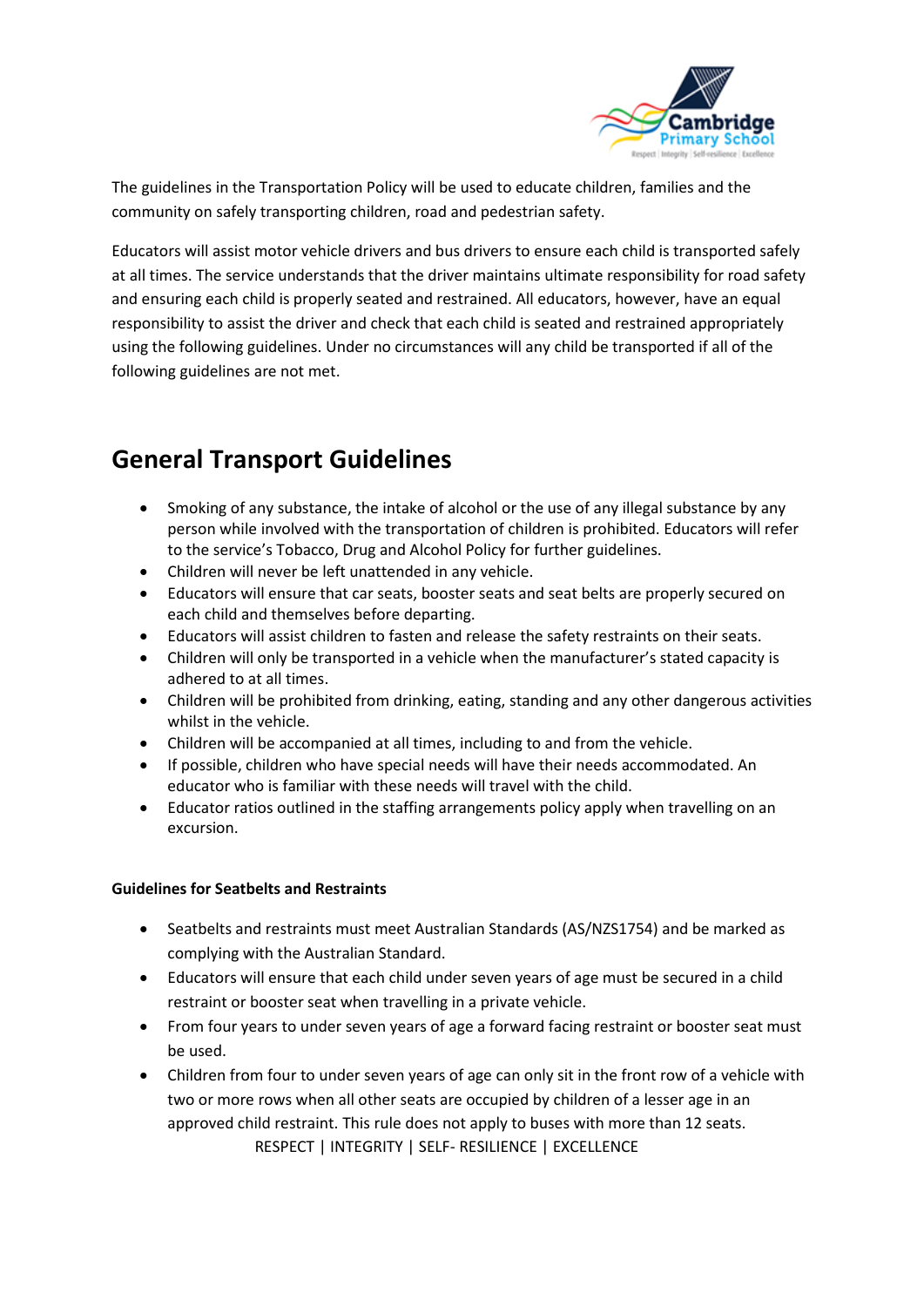

- Children 7 years and over can be restrained in an adult seat beat or booster seats.
- The ages specified above are a guide for the safety of each child. If a child is too small for a restraint specified for their age, they should be kept in their current restraint for as long as necessary.
- If a child is too large for a restraint specified for their age, they may move to the next level of restraint.
- Child restraints purchased overseas do not comply with Australian Standards and they are not compatible with Australian vehicles. It is illegal to use restraints that do not meet the Australian standard.
	- More information can be accessed at [http://www.vicroads.vic.gov.au/Home/SafetyAndRules/SaferVehicles/BuyingASafeC](http://www.vicroads.vic.gov.au/Home/SafetyAndRules/SaferVehicles/BuyingASafeCar/SeatBelts.htm) [ar/SeatBelts.htm](http://www.vicroads.vic.gov.au/Home/SafetyAndRules/SaferVehicles/BuyingASafeCar/SeatBelts.htm) or
	- [http://www.vicroads.vic.gov.au/Home/SafetyAndRules/SaferVehicles/ChildRestraint](http://www.vicroads.vic.gov.au/Home/SafetyAndRules/SaferVehicles/ChildRestraints/) [s/](http://www.vicroads.vic.gov.au/Home/SafetyAndRules/SaferVehicles/ChildRestraints/)

#### **Buses**

Bus drivers are exempt from ensuring passengers under 16 years of age are restrained.

Under the Australian Road Rules, a bus is defined as a motor vehicle designed to carry over 12 adults (including the driver). If a vehicle is designed to carry 12 adults or less (including the driver) it is not a bus and the driver is not exempt from ensuring all passengers are appropriately restrained.

Buses manufactured after 1995 are required to have at least 6 anchorage points for child restraints.

#### **We will ensure:**

- that where a restraint is available it will be worn.
- that if the vehicle is designed to carry 12 adults or less (including the driver) the driver is required to ensure that all passengers are restrained in the appropriate restraint for their age and adhere to all other guidelines on seating and restraints.

#### **Medical Exemptions**

• Children are exempt from wearing a child restraint if they hold a medical certificate signed by a medical practitioner which certifies that the child should not, for medical reasons, be restrained while travelling in a motor vehicle.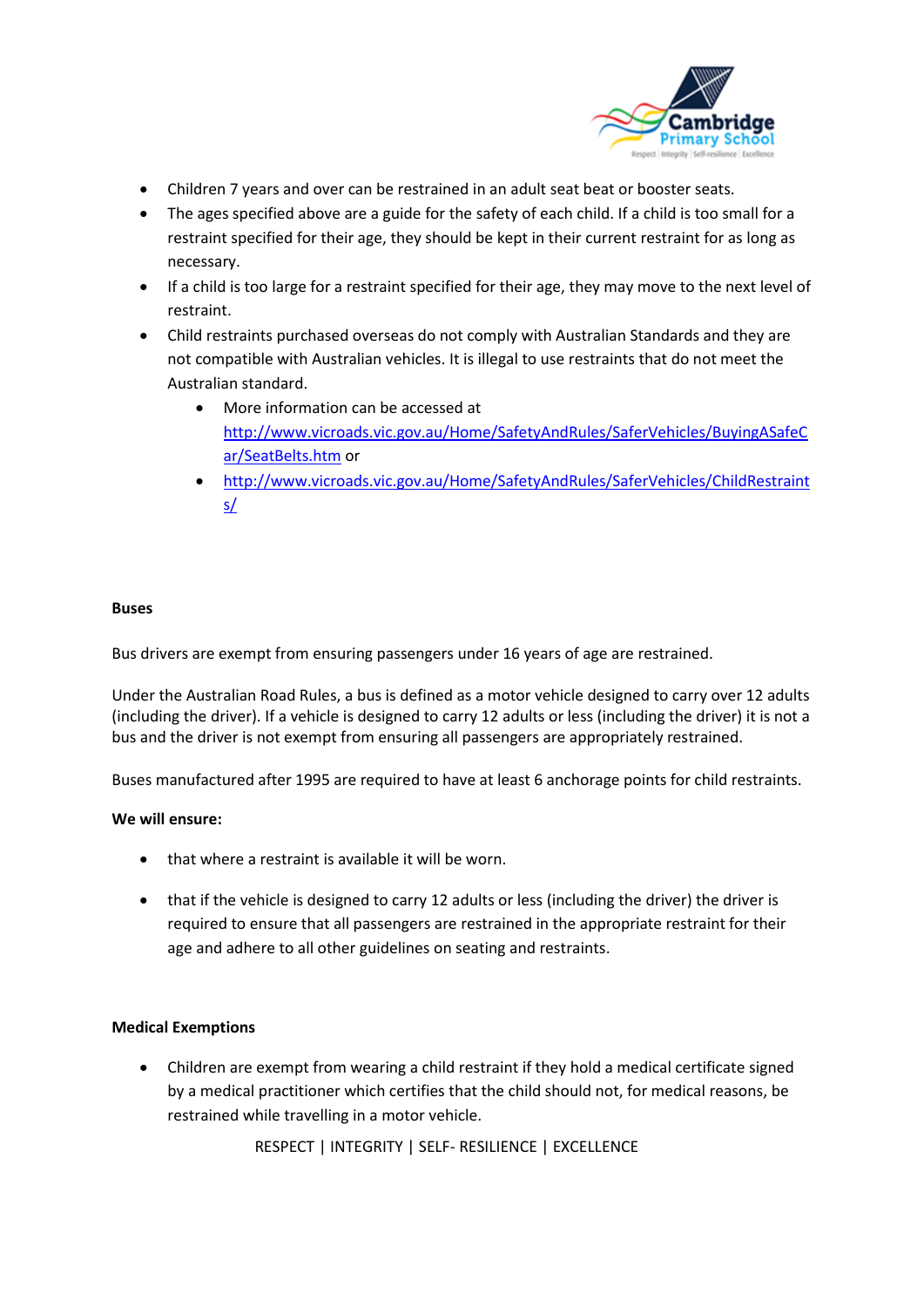

• Generally, if a child is unrestrained within a vehicle on medical grounds, they must travel in a rear seat. However, if the medical certificate signed by a medical practitioner certifies that the child should not, or cannot, for medical reasons, travel in a rear seat, then the child may sit in the front row.

#### **Vehicles**

- Only insured, licensed and vehicles with a high level of maintenance will be used.
- The vehicle will have a First Aid Kit inside it and emergency contact details for all children and educators in the vehicle.
- A mobile phone will be available in case of emergencies.

#### **Drivers**

- Drivers must be legally-licensed.
- Learners or Provisional licence (P-Plate licence) holders will not be allowed to drive the bus
- Drivers will meet staff qualifications and must be able to pass a criminal history check.
- Drivers will hold first aid certificates.
- Drivers will drive legally and follow road rules at all times.
- Drivers will not be included in the educator ratios.
- Drivers will not be talking on a mobile phone at any time, including hands free systems, and loud music will not be played to prevent distractions.
- The Nominated Supervisor is responsible for ensuring the safety of the motor vehicle, insuring the motor vehicle and keeping it at a safe standard.

#### **Excursions**

• The service will follow the Excursions Policy at all times.

### **Road Safety**

#### **Pedestrian Safety**

Based on KidSafe Australia's guidelines, our service recognises and will follow the following information –

• Children are vulnerable road users.

Although children may think they can handle crossing a road by themselves, remember that children: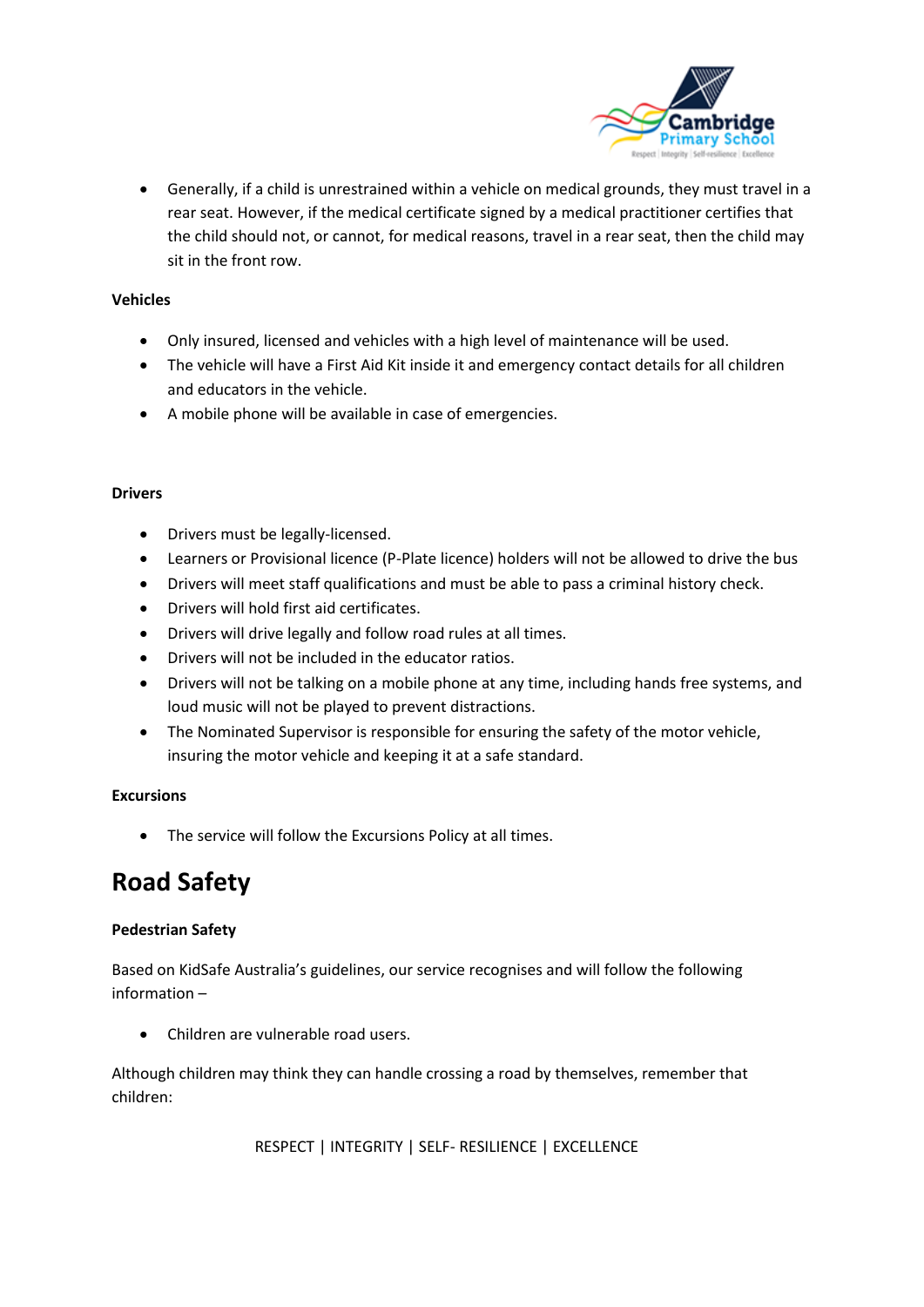

- are easily distracted and focus on only one aspect of what is happening
- are smaller and harder for drivers to see
- are less predictable than other pedestrians
- cannot accurately judge the speed and distance of moving vehicles
- cannot accurately predict the direction sounds are coming from
- are unable to cope with sudden changes in traffic conditions
- do not understand abstract ideas such as road safety
- are unable to identify safe places to cross the road
- tend to act inconsistently in and around traffic

Children under 10 years of age need to be accompanied and closely supervised by a parent or adult carer to keep them safer.

A simple way of doing this is to hold hands.

#### **Educators will use the following to guide education with families and the community –**

- Parents and caregivers have a key role in educating their children about road safety. Children learn about road safety largely by experience.
- Parents and adult carers have opportunities in day-to-day routines to discuss road safety with children, for example, on the way to school.
- Whenever crossing roads, it is an idea to talk about when and why it is safe to cross the road with your children so they can gain understanding about the broad range of factors involved.
- Anywhere where there is a potential for moving vehicles is a potentially dangerous traffic situation for children. This includes residential areas, car parks, at traffic lights, along footpaths, zebra and other crossings, driveways, quiet streets, and busy streets.
- Children need parental/adult carer close supervision in and around traffic to make them safer.

#### **Drive Way Safety**

- ENSURE YOU ARE AWARE OF WHERE CHILDREN ARE whenever a vehicle is to be moved
- ENCOURAGE CHILDREN TO PLAY IN SAFER AREAS AWAY FROM THE DRIVEWAY & CARS the driveway is like a small road and should not be used as a play area.